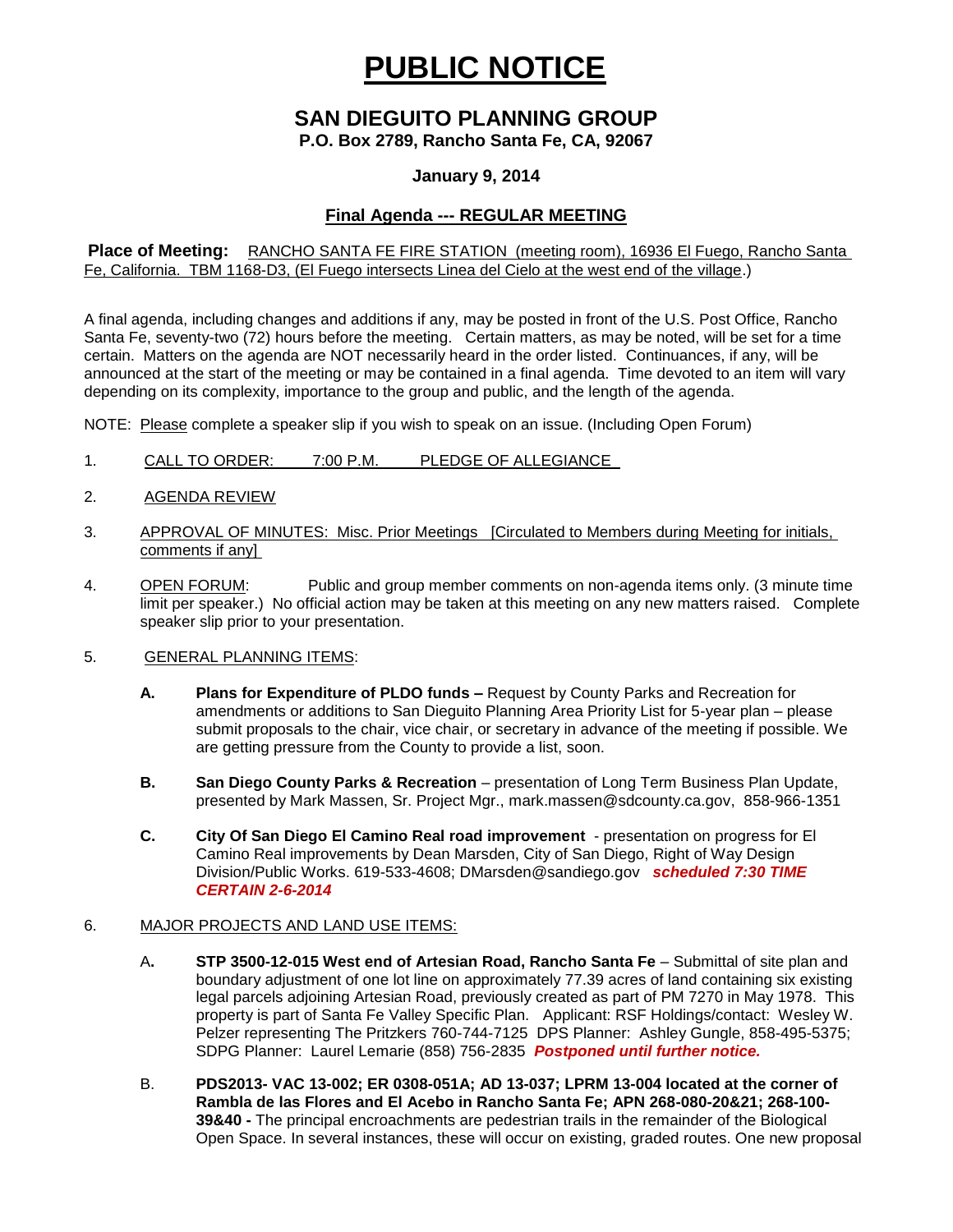is the switchback at the northeastern area. The feature would not be visible except when actually on the trail due to the height of the Chaparral in this area. Another trail area is between the guest house lot 2 and lot 3, through the narrow Biological Open Space area. These trails, especially the new one, would have to be carefully designed and constructed since in some areas, the soil is very sandy and erosive. No horse use on the trails is contemplated since this would introduce high-nitrogen weeds into these preserve area. Applicant: Zain Rodriguez for TX-CA Holdings, LLC 619-325-6333; PDS Planner: Beth Ehsan 858-694-3103; SDPG Member: Laurel Lemarie 858-756-2835

- C. **SP13-001, GPA13-001, STP13-003, TM5575, REZ13-001, ER13-08-002 Eden Hills Valiano**  located in Eden Valley at Mt. Whitney & Country Club Lane; APN#232-013-01,02,03, 232-020-55, 232-492-01, 232-500-18thru23, 235-031-41 Request for tentative map approval, general plan amendment to accommodate the change in land use for a 5-neighborhood development. Applicant contact: Melissa Krause of Integral Communities, for Eden Hills Property Owner, LLC, 760-944-7511; County Planner: Beth Ehsan, 858-694-3103; SDPG Planner: Kevin Barnard 858- 688-1700 *Postponed until further notice.*
- D. **PDS 2013 AD 13-045** located at 14771 Roxbury in Rancho Santa Fe (Santa Fe Farms). Proposed two-story 2,011sf guest living quarters on two acres with primary residence of 9,986 sf. APN 303-100-53. Applicant: Peter Trevino representing Sunwest Builders Development, LLC 760-294-3316; PDS Planner: Melanie Tylke 858-694-3721; SDPG Member: Mid Hoppenrath (760) 747-1145
- E. **PDS 2013 AD 13-044** located at 5315 La Glorieta, Rancho Santa Fe in Rancho Santa Fe. Proposal for as-built guest living quarters of 1,471 sf w/as-built loft of 265 sf and new covered porch of 40sf. APN 268-111-09. Applicant: Max Wuthrich representing Pat & Candyce Miles 858-756-1788; PDS Planner: Emmet Aquino 858-694-8845; SDPG Member: Laurel Lemarie 858-756-2835
- F. **PDS 2013 STP 13-027** located at Top O' the Morning Way & the Road to Rio, Crosby Estates lot #307. Site plan and D Designator for new 2-story single family home with pool and attached 4 car garage. APN 267-210-13-00, Applicant: Mark Radford representing Henry Matson, 760-432- 0348; PDS Planner: Emmet Aquino 858-694-8845; SDPG Rep Ira Epstein 858-759-0255 *Postponed to 1-23-2013*
- G. **Appeal to Board of Supervisors of application PDS 2005 3100-5456, PDS 2011-3300-11-031 Cielo de Lusardi Project, Rancho Cielo -** Overturn the Planning Commission's approvals, including overturning the environmental findings, the grant of exemption of the Resource Protection Ordinance, the adoption of a resolution approving Tentative Map 5456, the granting of Major Use Permit 11-031, and the adoption of findings. Applicant: Delano & Delano, Everett DeLano 760-510-1562; SDPG Member: Doug Dill 760-736-4333
- H. **Chinese Bible Church Notice of Preparation –** Presentation on EIR process and question/answer session by Kristen Blackson, Environmental Coordinator, PDS 858-694-2019; SDPG Member: Bruce Liska 858-756-5391 *Scheduled for 7:30 TIME CERTAIN 1/23/2014*
- I. **Minor deviation to approved site plan** located at 16625 Dove Cyn Rd., 4-S Ranch. Applicant: Jerry Murdock/Ultra Signs 619-520-2966; PDS Planner: Debra Frischer 858-495-5201; SDPG Planner: Don Willis *Postponed to 1-23-2014*
- J. **PDS 2013 STP 13-030** located at 17505 Camino Brisa Del Mar in San Diego. Site plan for 4,732 sf two-story family home on 2.5 acres. APN 678-070-17 Applicant: Phil Gaitaud representing Robert Riddle; PDS Planner Melanie Tylke 858-694-3721; SDPG member: Chaco Clotfelter 858-342-3050 *Postponed to 1-23-2014*
- 7. ADMINISTRATIVE MATTERS:
	- **A.** Community Reports
	- **B.** Consideration and comments on circulation mail
	- **B.** Future agenda items and planning
	- **C.** Vote for new members
	- **D.** County Filings (Form 700) & Required Training (Ethics)